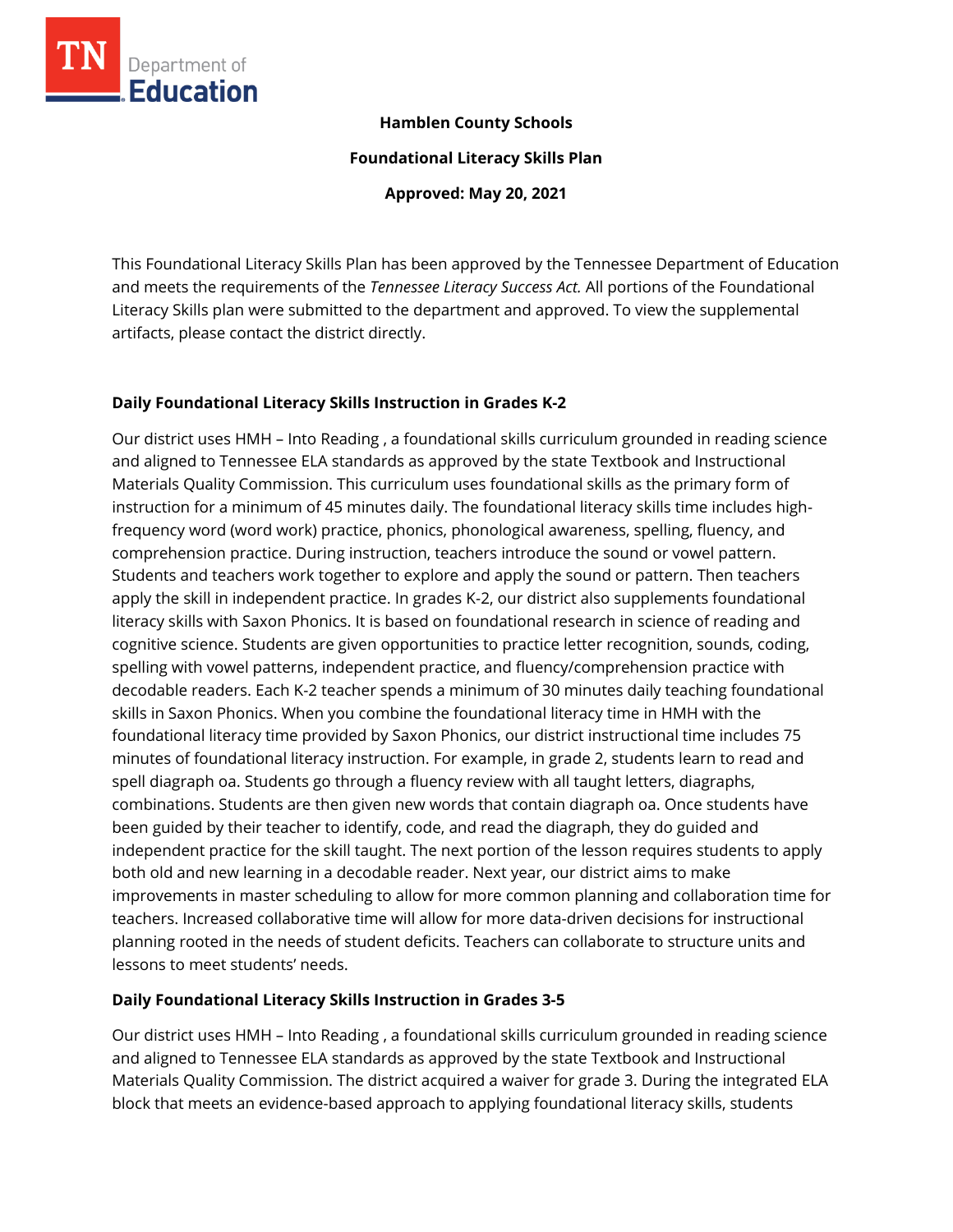receive a minimum of 120 minutes of ELA instruction. Although the daily schedule can differ, students engage in instruction in academic vocabulary, reading skills for comprehension, foundational skills (decoding, morphology, spelling, fluency), and writing workshop that includes grammar. The reading instruction component which focuses on building comprehension to help build and apply knowledge accounts for 60 minutes of the daily ELA time. Foundational skills instruction accounts for at least 30 minutes of ELA instruction each day. Writing instruction, which includes grammar, is also 30 minutes each day. For example, in grade 4, students begin with a lesson on decoding with suffixes. Students are given examples of words with suffixes. As a group, they break the word into syllables and identify the base word and the suffix. Students then move to guided practice that allows them to read words with suffixes. Finally, students move to independent practice where they have to apply the lesson learned. The spelling words for the week are connected to the decoding strategy that is learned. Also included in the foundational skills portion of HMH is fluency practice. During the fluency lesson, students again apply the lessons learned about suffixes to decode, work on accuracy, and practice self-correction. Next year, our district aims to make improvements in master scheduling to allow for more common planning and collaboration time for teachers. Increased collaborative time will allow for more data-driven decisions for instructional planning rooted in the needs of student deficits. Teachers can collaborate to structure units and lessons to meet students' needs.

# **Approved Instructional Materials for Grades K-2**

Houghton Mifflin Harcourt - K-2, 4-5 Into Reading, Tennessee

## **Approved Instructional Materials for Grades 3-5**

Houghton Mifflin Harcourt - K-2, 4-5 Into Reading, Tennessee (Grades 4 and 5)

# **Additional Information about Instructional Materials**

Hamblen County has adopted a state approved curriculum for ELA instruction (HMH – Into Reading), with the exception of grade 3; however, our district submitted a waiver for grade 3 and it was granted by TDOE. When making curriculum decisions in Hamblen County, it is crucial that we ensure all of our students have access to high-quality literacy and vital that we select programs to make our students successful. We have improved our efforts in recent years to guarantee our teachers understand how students learn to read and what we can do help our students read better. One of our approaches is focusing on the speaking and listening sections of our adopted curriculum so that students are using these skills throughout the instructional day. Reading must begin with oral language and the speaking and listening sections of our curriculum support development of all literacy skills, such as comprehension and writing. Our district has also chosen to supplement with several research-based resources to ensure each of our K-5 students have a strong literacy foundation, are aligned to our TN Academic Standards, and fully support phonics, phonemic awareness, and phonological awareness. For example: In grades K-2, we have supplemented with Saxon Phonics for the past several years. All district teachers have been trained on how to implement this program effectively, it has been aligned to our current adopted curriculum, and it is used to reinforce coding and decoding strategies within text for our primary students each day. Our 3-5 colleagues use the foundational section of our curriculum for 30 minutes each day. These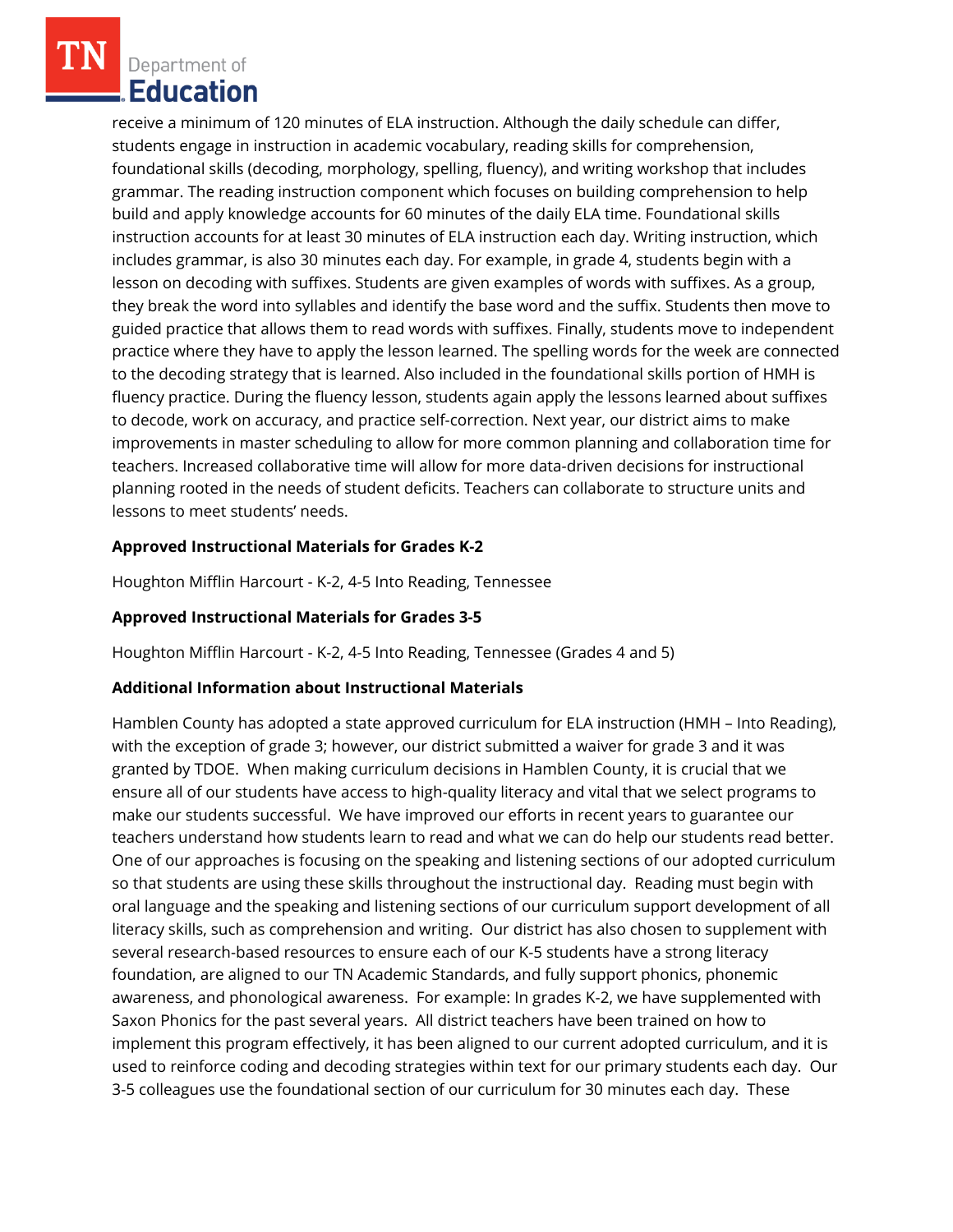foundational sections include vocabulary development, decoding, phonics, fluency, and selfcorrection instruction. They also use pieces of the TN Foundational Skills Curriculum to further address foundational skills within their daily instruction. Finally, all of our K-5 teachers use West Virginia Phonics, ReadWorks, and CommonLit as supplemental material to reinforce phonics and foundational skills and to confirm that all students have access to a variety of text and text complexity.

# **Universal Reading Screener for Grades K-5. This screener complies with RTI<sup>2</sup>and Say Dyslexia requirements.**

Hamblen County uses AimswebPlus by Pearson Assessments as the universal screener for reading in grades K-5. AimswebPlus includes Early Literacy measures for grades Pre-K through 1 and Reading measures for grades 2-5. It provides a benchmark assessment for fall, winter, and spring as well as progress monitoring and survey level assessments. Reports include an individual monitoring graph that can be sent home to parents every 4.5 weeks to show whether or not a student is projected to meet his/her goal by the target date based on the current rate of improvement. Because AimswebPlus has benchmarking measures for basic reading skills (letter/sound identification, phoneme segmentation, word reading/decoding), oral reading fluency, and written expression, it complies with the dyslexia screening requirements.

# **Intervention Structure and Supports**

The reading skills of all students in grades K-5 are screened using AimswebPlus, a nationally normed, skills-based universal screener three times per school year for the purpose of intervention, instructional decision-making. The students who score between 0-25th percentile and/or are identified as in need of Tier II or Tier III instruction are administered diagnostic and survey level assessments to determine each student's specific reading intervention needs. Students who score below the 25th percentile are placed in Tier II intervention groups where they receive additional skills-based instruction designed to meet their needs. Students who have not made adequate progress with Tier II intervention or who score below the 10th percentile on the universal screening receive more intensive interventions in Tier III.

Students are assigned to small intervention groups designed to meet their needs that meet daily for at least 30 minutes if deemed in need of Tier II and at least 45 minutes if deemed in need of Tier III services. Schools use a walk-to-learn approach to response to instruction and intervention. Interventions take place daily during a grade-level time set in the master schedule specifically for RTI. Personnel are maximized for each grade during their RTI time. During their RTI time, students work on deficit foundational skills at their instructional levels identified through the universal screener and diagnostic assessments.

Our district provides multiple research-based options for reading intervention including S.P.I.R.E., Sounds Sensible, and Lexia to address the needs of students who are "at risk" and who have been identified with a significant reading deficiency. Based on data collected through the universal screener, diagnostic assessments, and survey level assessments, interventions are tailored to the needs of the students. RTI Data teams meet every 4 ½ weeks to review each student's progress monitoring data and the rate at which students are improving. The RTI team analyzes screening and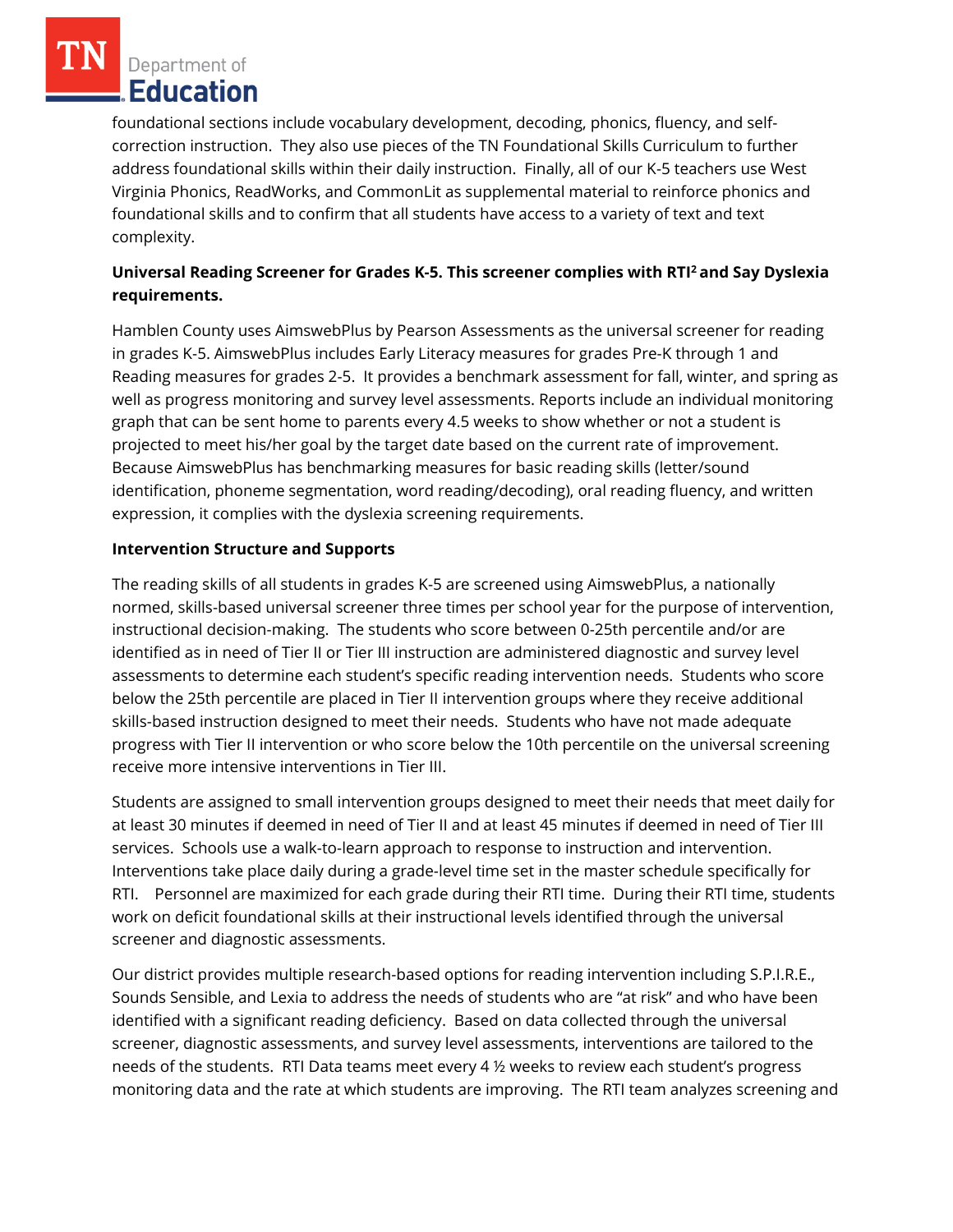progress monitoring data to assist teachers in planning and implementing appropriate instruction and evidence-based interventions for all students. If students are not making progress at a typical or aggressive rate of improvement, recommendations for increasing student's intervention time or implementing a more comprehensive, strategic intervention are considered by the RTI team. Along with progress monitoring data from AimsWebPlus, students' attendance data and behavioral notes regarding student engagement are considered prior to any changes being made in intervention programs, providers, and/or length of intervention sessions.

Students in our district are also screened using additional diagnostic and survey level assessments to determine if they demonstrate characteristics of dyslexia. Students who exhibit characteristics of dyslexia receive intensive interventions as outlined in the Say Dyslexia Law using programs that meet the law's requirements. Families of students who demonstrate characteristics of dyslexia are notified of the characteristics demonstrated on the universal screener and diagnostic assessments along with the program being used to support those students.

### **Parent Notification Plan/Home Literacy Reports**

All students in grades K-5 are screened with AimswebPlus per the district universal screening schedule. The school-level RTI² team is responsible for considering the results of the universal screenings against all other available data to determine which students are at risk and need reading intervention.

Off grade level measures in Aimsweb in addition to PASS, PWRS, and Words Their Way Spelling Inventories are used as survey level assessments to identify characteristics of dyslexia when:

• A student scores below the 25th percentile in word reading fluency, oral reading fluency, and/or written expression

• A student scores above the 25th percentile, but experiences marked difficulties in the classroom with spelling, reading, and/or writing skills.

After the close of the universal screening window, the school team will provide notification, in parent friendly language, to the parent/guardian of any student who is determined to be at risk in reading and in need of intervention. The home literacy report will include each of the following:

- The areas of reading in which the child exhibits deficits
- Information about the characteristics of dyslexia
- Information about the importance of being able to read proficiently by the end of third grade
- Information about the specific reading interventions and supports the LEA recommends for the student (tier, amount of time per day, reading intervention program)

• Reading intervention activities parents can use at home with their child to improve reading proficiency

• Dyslexia Overview for Parents brochure from TDOE